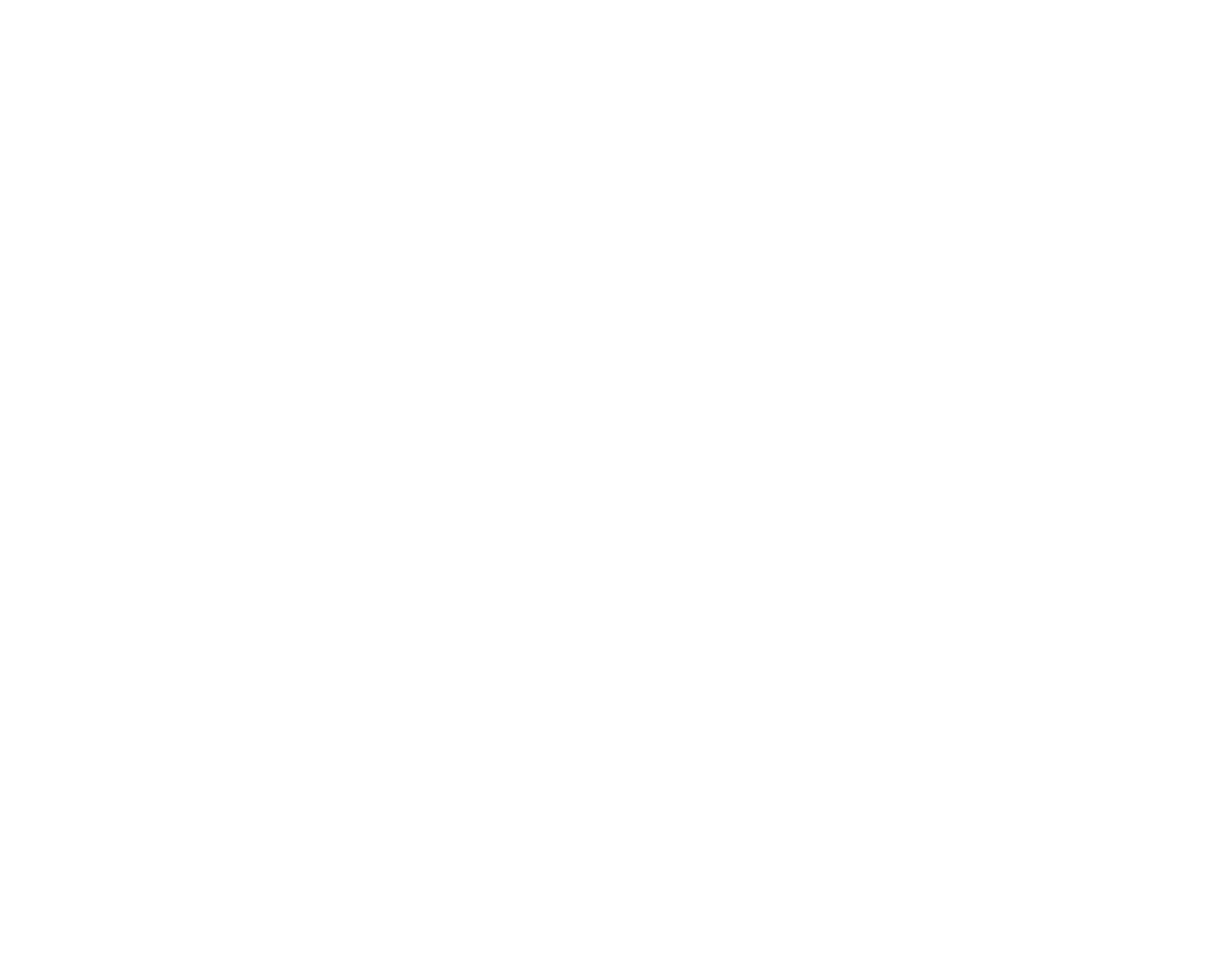found themselves involved in. Yet the rapidly changing circumstances of 9/11 and the escalation of Wars in Afghanistan and Iraq made it difficult for much of the Left and progressive forces to get a stable footing. The US State was quickly moving to enact stauncher repression measures that were geared towards silencing protest with fear and intimidation. More concerning, they may potentially be launching a campaign of infiltration and encapsulation wherein the State may actually direct the activity and political trajectory of a group or movement by utilizing moles and disinformation. The authorities were now working overtime to curb outbreaks of militant action.

## **IN CONCLUSION**

A recent article entitled "Revolutionary Anti-Fascism," published in NEFAC's agitational magazine Barricada, posed several questions about ARA. While it praised ARA's commitment to organizing street level defense against racist attacks and fascist groups, where most of the Left fails miserably, the article is critical of ARA's continued lack of developing positions on a range of issues: patriarchy, white supremacy, class, and even fascism. The article is important and I sympathize notably with its emphasizing that ARA needs to seriously grapple with political questions and commit itself to a higher level of debate, whether or not there is immediate agreement. Where I disagree with the article is that beyond articulating radical anti-fascist positions it see's ARA's main contribution in the past and future as its anti-fascist organizing, anti-fascist organizing that is based more times than not on straight-forward anti-nazi activity. A point the article makes is that where there is no visible or active nazi presence, ARA groups fall nto a state of inactivity. This has become an unfortunate reality for a lot of ARA groups and shows an inability to connect anti-racism with other struggles beyond the pale of nazi activity. Anti-nazi action is important, but like past ARA attempts to attack inequality and oppression in the interconnected realms of race, gender, and class exploitation, current ARA activists would do well to connect with developments in their cities, communities, schools and workplaces. Sorry for the run on sentence, but the main point here is that anti-fascist politics should be a lens threw which we view class society as a whole. It is a critique of power and anti-human tendencies and its incorporation coupled with a willingness to fight and utilize direct action in whatever arena we are struggling in, may help to develop the necessary mass movements capable of breaking down our society's rule of exploitation and division.

I chose the title "Claim No Easy Victories" to point out that ARA has been an essential fighting movement in North American radical politics. Its success in mobilizing and politicizing hundreds of activists can not be ignored. Current organizing by anarchists would look vastly different if ARA had not exploded into the scenes, or had ceased when difficulties arose. However, while significant advancements have been the result of ARA organizing – the development of antifascist politics, staunch defense of collective and decentralized organizing, the use of direct action and militancy in the face of a legalistic and pacifist Left, and the important defeats of various fascist organizing – ARA still has a long road ahead of itself, and it may be too easy to rest on what has been done thus far. Success is temporal and fleeting – the struggle continues...

**This was written by Rory McGowan. It's being reprinted because there isn't a lot out there about ARA's history. Not all the politics expressed in this piece are on target, but it's a good starting point.**

**For more information on the theory that motivated ARA during its heyday in the 1990s, check out the "Anti-Racist Action Primer":** 

**http://zinelibrary.info/files/anti-racist-action-primer-january-10-1999\_0.pdf** 

**Finally, for information on what ARA is currently up to, visit:** 

## **[http://antiracistaction.org](http://antiracistaction.org/)**

**1) WE GO WHERE THEY GO:** Whenever fascists are organizing or active in public, we're there. We don't believe in ignoring them. Never let the nazis have the streets!

# **2) WE DON'T RELY ON THE COPS OR THE COURTS TO DO OUR**

**WORK FOR US:** This doesn't mean we never go to court. But we must rely on ourselves to protect ourselves and stop the fascists.

**3) NON-SECTARIAN DEFENSE OF OTHER ANTI-FASCISTS:** In ARA, we have lots of different groups and individuals. We don't agree about everything and we have the right to differ openly. But in this movement an attack on one is an attack on us all. We stand behind each other.

## **4) WE SUPPORT ABORTION RIGHTS AND REPRODUCTIVE**

**FREEDOM:** ARA intends to do the hard work necessary to build a broad, strong movement against racism, sexism, anti-Semitism, homophobia, discrimination against the disabled, the oldest, the youngest and the most oppressed people. WE INTEND TO WIN!

## **-Anti-Racist Action's 'Points of Unity'**

The current climate of war and repression is foisting on us an urgent need to try and decipher what in hell is happening. Questions of capitalist restructuring and expansion, occupation, white supremacy, racism, white privilege and fascism are all topics being raised in anarchist circles. Questions, that are of the utmost importance in our developing of a fighting movement that can intervene in struggles that are breaking out, or soon will.

Without veering too far into negativity, it must be said that for much of the North American anarchist movement, we are short on theory and much of an analysis of historical conditions and developments. While there is growth and promise, we still have an uphill journey. Partly because the current anarchist movement is quite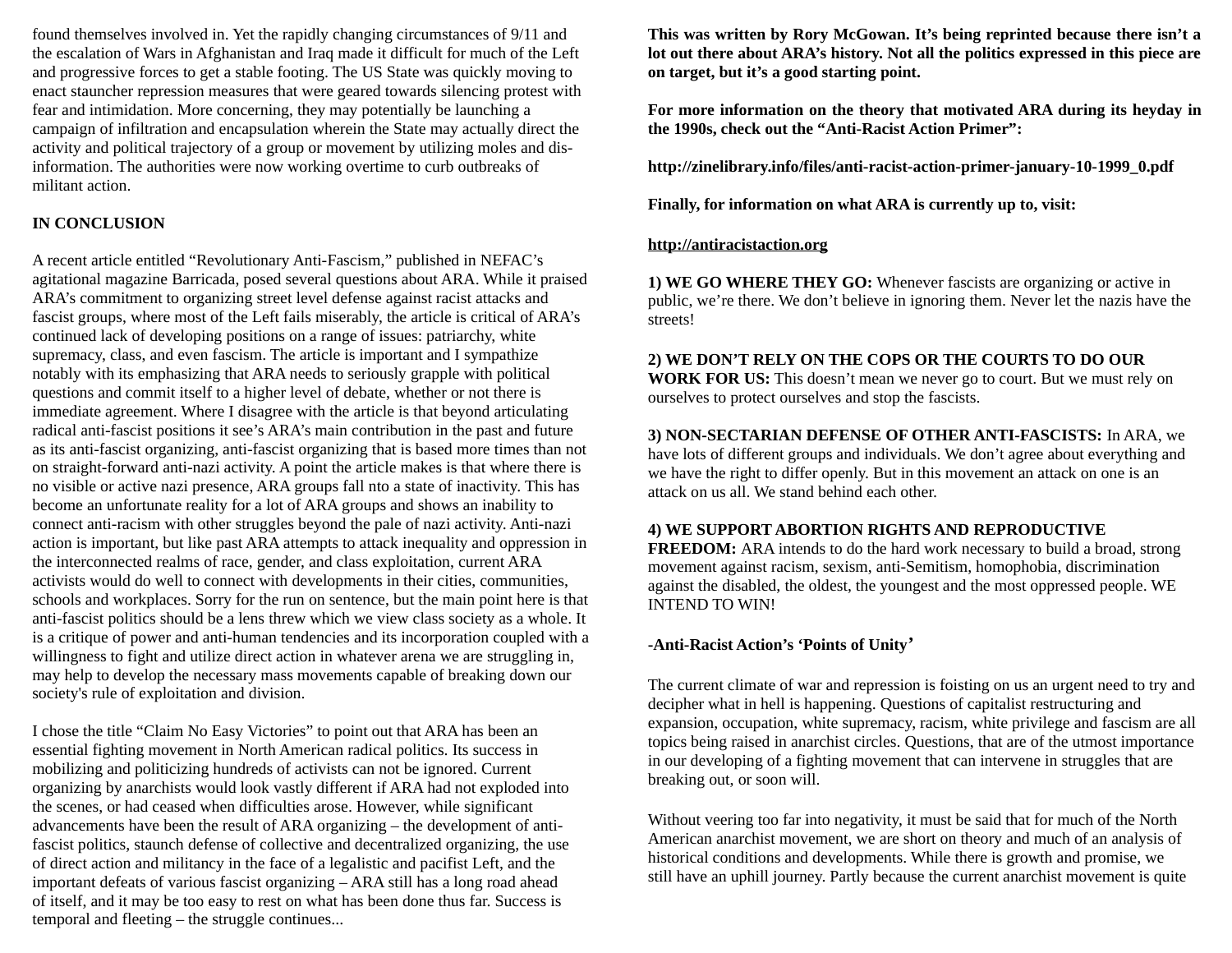young in age and does not have a solid connection with any historical lineage – no institutions or infrastructure that we can claim some linear connection to, not much living history that is explicitly anarchist and maps out decisions or breaks made for the political or social advancement of our groups and people in struggle. However, this isn't to say we haven't participated in any way or that were short on experience. Since the mid 1980's the North American anarchist scene/movement has been developing collectively and taking part in struggles that, when examined, can give lessons to build on. We are young, but we have been a part of many not- soinsignificant projects and battles. Looking back wards from recent direct action against the war, to the globalization protests, to political prisoner/prison abolition work, to Zapatista support, to further back with anti-apartheid work and solidarity with people of color and the oppressed, including Black and Native struggles, looking at this it is clear anarchists have sought to develop ourselves by learning from and being real participants in these many fights.

It is in these struggles that we can gauge our success and failings, and with the formation of critical perspectives, applied and integrated into our work, we may be in better positions to identify, defend, and help generate more autonomous and potentially insurrectionary action.

For fourteen years the work of ARA has been to popularize the ideas of direct action in the fight against racism. Along the way ARA's own internal development has meant connecting racism to other struggles against oppression, from the pro-choice and anti-patriarchal organizing to pro-queer struggles to emphasizing the continual need for participation and initiative in political direction from young people. While there is no single, homogenous, ARA political line beyond ARA's 'Points of Unity', generally, ARA has and continues to be an anti-authoritarian arena for debate and action around the connectedness of various forms of oppression. This allows for an experimentation and self-activity essential to the development of a conscious movement outside of the control and direction of the State. Constructing organizations and movements at the grassroots can be instructive in both the difficulties and simultaneously the radical potentials of people in action.

And that is what we need. From a revolutionary perspective, we need movements that can challenge peoples notions of what is possible and then sketch out in our heads what its going to take to make our endeavors succeed. Is ARA such a movement? Is the work done by ARA building towards an actual radical opposition movement? Is that even the intention of ARA? After fourteen years what has ARA's contribution been? And what has been the contribution of anarchists within ARA? If we find in ARA the elements that are essential components of a movement capable of influencing the emergence of radical currents, is ARA up to the challenge of understanding and building on these elements.

These questions represent a kind of "ruler" that I think we size up ARA with, and provide a context for discussion. While I hope this article answers these questions, I am prepared to admit that it only scratches the surface and prompts more questions

Even current internal strategy planning and political discussions have been influenced by this introspection started a few years back. Drawing out experiences within ARA combined with developing theories of women in society and our movements, several ARA chapters have tried to draw more attention to the need for anti-patriarchal organizing and political priorotizing. The Chicago ARA group (which found its beginnings firmly rooted in clinic defense and exposing far-right ties to the anti-abortion movements) is one chapter that has tried to integrate a more serious women's focus into its work. With a recent ARA conference held this past April, and the fact that several committed and longtime ARA activists are women and continue acting as "responsibles," ARA will be hosting a women's conference towards the end of summer to continue to elevate anti-patriarchal politics to the front of direct action, and anti-fascist, organizing.

But moving back to Seattle. It was at this time that several ARA affiliates regrouped and started to organize, building off of their connections and history of direct action. Seattle was a moment that lit up peoples imaginations and many ARA groups that were still active threw themselves into the various mass protests. Seattle, Washington DC, Cincinnati, and Quebec City saw numerous ARA militants participating in the protests' planning and actions. While internal debates over anti-capitalism and ARA's adoption of this as a unifying politic continued, the majority of ARA supported the organizing and saw issues of "globalization" intrinsically connected to larger struggles around race, gender, and class inequality. Another point for ARA to organize around was the increased attraction the "antiglobalization" movement was having for far-right and neo-fascist groups .It was here that work by smaller ARA groups took shape. More theoretical works were developed to analyze ARA's activity and the emerging social movements – from advancements and tactics in State repression to the needs of social and more specifically, revolutionary left – to build on current battles with the State and resist co-option or destabilization, to the influence the new movement was having on other areas of struggle. Mass protest and the increased connectedness movements had with one another via internet and these series of mass demos helped expand possibilities for quick mobilization and affinity that had in the past been established less frequently and taken a greater period of time to develop.

But ARA's orientation was not to be defined solely by its relationship to the antiglobalization movement. ARA had for years been struggling against racism and fascist organizing. Many Klan groups saw their rallies cease as they suffered from their own internal power struggles, State infiltration/repression, and having ARA outmaneuver them on many occasions, by successfully mounting campaigns to build effective street and community resistance. But new fascist organizing, lead by more sophisticated and potentially dangerous fascist movements, started to emerge. In the days following the 9/11 attacks, the National Alliance started a campaign to build on white people's insecurities and fears. ARA participated in defense of Mosques and Arab centers. Struggles to fight the tightening of immigration laws, the rising number of cases of detentions and deportations of immigrants, and the general racist backlash, were all areas that ARA activists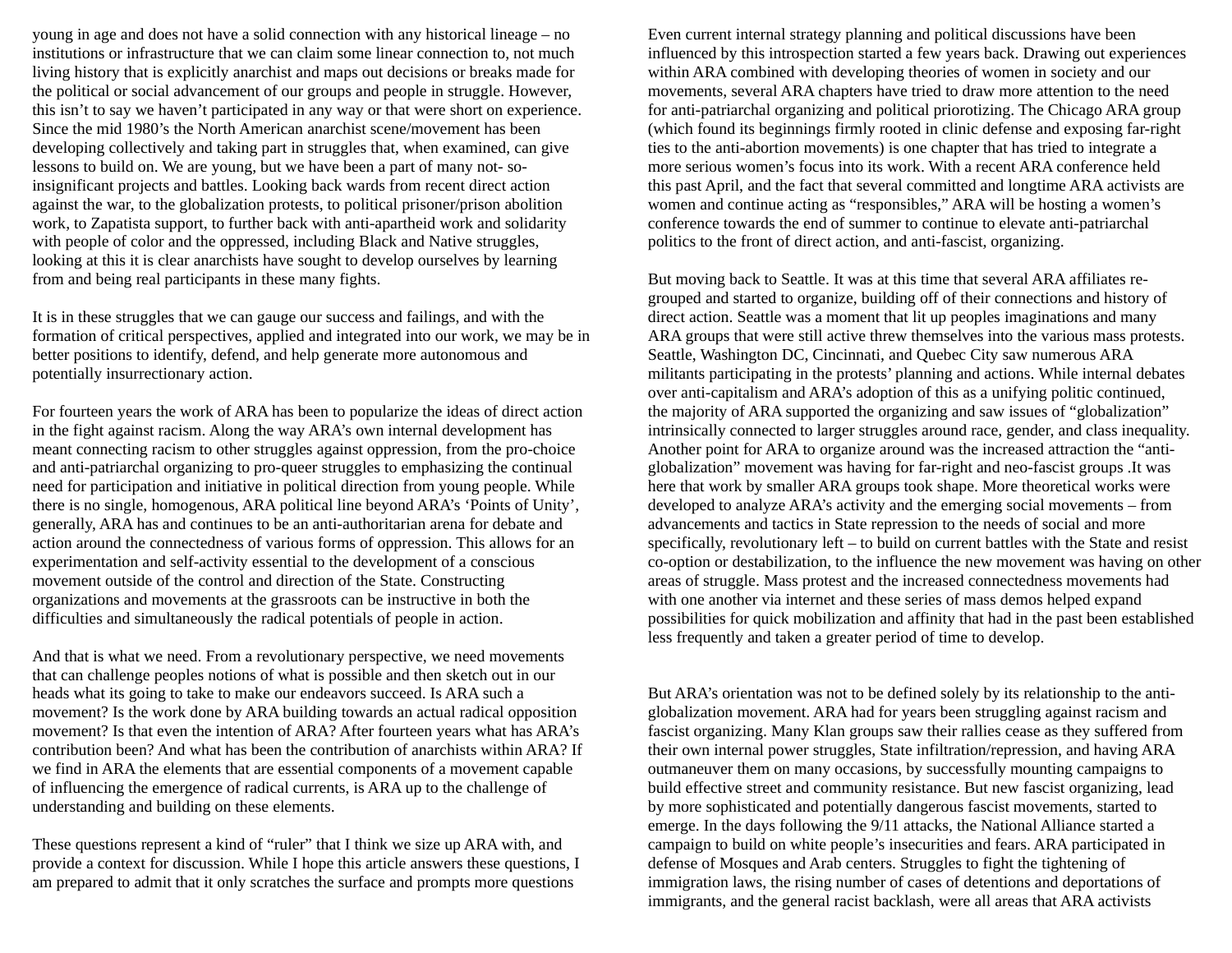organizing and a number of anti-police brutality campaigns initiated by ARA groups had helped swell the ranks of ARA. But in 1998 at the ARA national conference several internal conflicts would put the fire to ARA and test its ability to cope with its own weakness'. A series of accounts from women of having been treated in abusive and demeaning ways, and one woman ARA activist having been sexual assaulted by a male involved in ARA, lead to a major split. Local ARA groups collapsed into different factions and individual members would sometimes side with particular split off factions in other cities, depending on who knew who. At the core of this was the fact that several women felt that their concerns and struggles against sexism were being ignored or undermined by their own male "comrades". Women were told to not bring their personal issues to the meetings and long standing cases of blatant male chauvinism were discounted as having been exaggerated by women to suit their private interests. ARA's movement structure had little in terms of a plan of resolution. ARA existed as a loose network centered around the POU, and mechanisms of accountability and action to solve internal disputes and problems of such high and sensitive degree were not present. A few activists intimately connected to the situation used this unfortunate truth to evade criticism. Though ARA was being affected as a whole, individuals directly involved (or who had sided with certain persons who were being accused of sexism and misconduct) would say that the matters were of local concern and that they were uninterested in Network involvement, despite several women contacting ARA groups and individuals in other cities asking for help because the local group would not deal with, and in effect would try and mute, the issues.

Attempts at mediation failed and ARA left its annual conference splintered and demoralized. Several local groups never regained momentum and others who outwardly appeared strong would themselves come crashing inwards. Most notable was the split in the ARA affiliated RASH UNITED (Red & Anarchist Skinheads) who split into East Coast and Midwest factions, and ultimately ceased all together (a Canadian RASH in Quebec continued but was more thoughtful and committed to group accountability than many of its American counterparts). Once again cases of sexism and un-accountability by a mostly male membership caused implosion.

While the next year did not see ARA groups stop their organizing, it was a rough year and introspection on the part of many in the movement slowed down outward perceptions of action. It was crucial for ARA to grapple with its limitations, and many comrades worked tirelessly to open up debate about what had happened and what needed to change: how groups formed or were "vested" into the ARA Net, structures and practice for resolution, rotating Network roles, and attempting to hold more gatherings where internal network life and issues involving its members could be discussed. ARA would remain a network of chapters united around the Points of Unity, but it was smaller and the level of discourse was more intense and productive than before. If ARA was to continue as a movement, then a higher commitment on the parts of its overall membership was required and a realization that a few words of who it was or some mechanical structural adjustments would not be adequate. Emphasizing political quality over membership numbers was what the movement needed.

than it satisfies (but this isn't a bad thing). If ARA is to be relevant it's got to be constantly subjected to a critical assessment of its work, from outside and from within. And in regard to the broader discussion of where we revolutionary anarchists see organizing potentials and lessons to be learnt, then ARA may be as good a starting point then most anything our movement has been connected to. To best access the impact ARA has had and what role it could play in the future, it could be helpful to look at its past and development. From starting as an organization of antiracist Skinhead crews in the late 1980's, to remaking itself into a political movement of nearly two thousand during the mid 1990's, and ending with the current period of the ARA movements life.

## **FIGHT THE REAL ENEMY! FIGHT THE POWER!**

ARA originally came out of the efforts of Minneapolis anti-racist skinheads to create an organization that could combat the presence of nazi skinheads in their city and its neighboring city, St. Paul. The Baldies, a multi-racial skinhead crew having members of black, white, Asian, and Native American origins, was fighting the Nazi skinhead group, the White Knights, and had set a code within the local punk and skinhead scenes: if Baldies came upon White Knights at shows, in the streets downtown, or wherever, the nazis were warned once. If Baldies came across the nazis again, then the nazis could expect to be attacked, or served some of what the Baldies called "Righteous Violence."

While the Baldies actions went a long way to limiting the presence and organizing efforts of nazis in the Twin Cities areas, the Baldies realized that a successful drive against the nazis would mean having to form a broader group that appealed to kids other than just Skins; ARA was that group. However, the attempt to make ARA into a group beyond the Baldies was met with limited success, and ARA remained predominantly skinhead.

But the experience of the Baldies was not limited to Minneapolis alone. Across the Midwest, nazi activity was growing and anti-racist Skinheads were organizing in similar ways to what the Baldies had done. Soon, these different anti-racist skinhead crews were meeting up with each other and deciding to create a united organization of anti-racist skinhead crews. ARA as a name was adopted and a brief network of the crews was formed: the Syndicate.

Like Minneapolis, Chicago had multi-racial crews. These ARA skins were generally left-wing sympathetic and in Chicago it was not uncommon to find some Skins warming to Black liberation/Nationalist ideas. And it was not just racist and nazi ideas that were confronted. The Chicago ARA crew banned the wearing of American flags patches on jackets on bomber jackets (a standard piece of the Skin attire). At this point in time this was a rather significant step in Skinhead circles. While many Skinheads could claim to be "anti-racist", a vast majority also were ProAmS (Pro American Skins). It was generally unheard of to find whole crews of Skinheads rejecting patriotic trappings. Many ARA skins took their cue from the words of groups like Public Enemy, America was a racist nightmare and the Stars and Stripes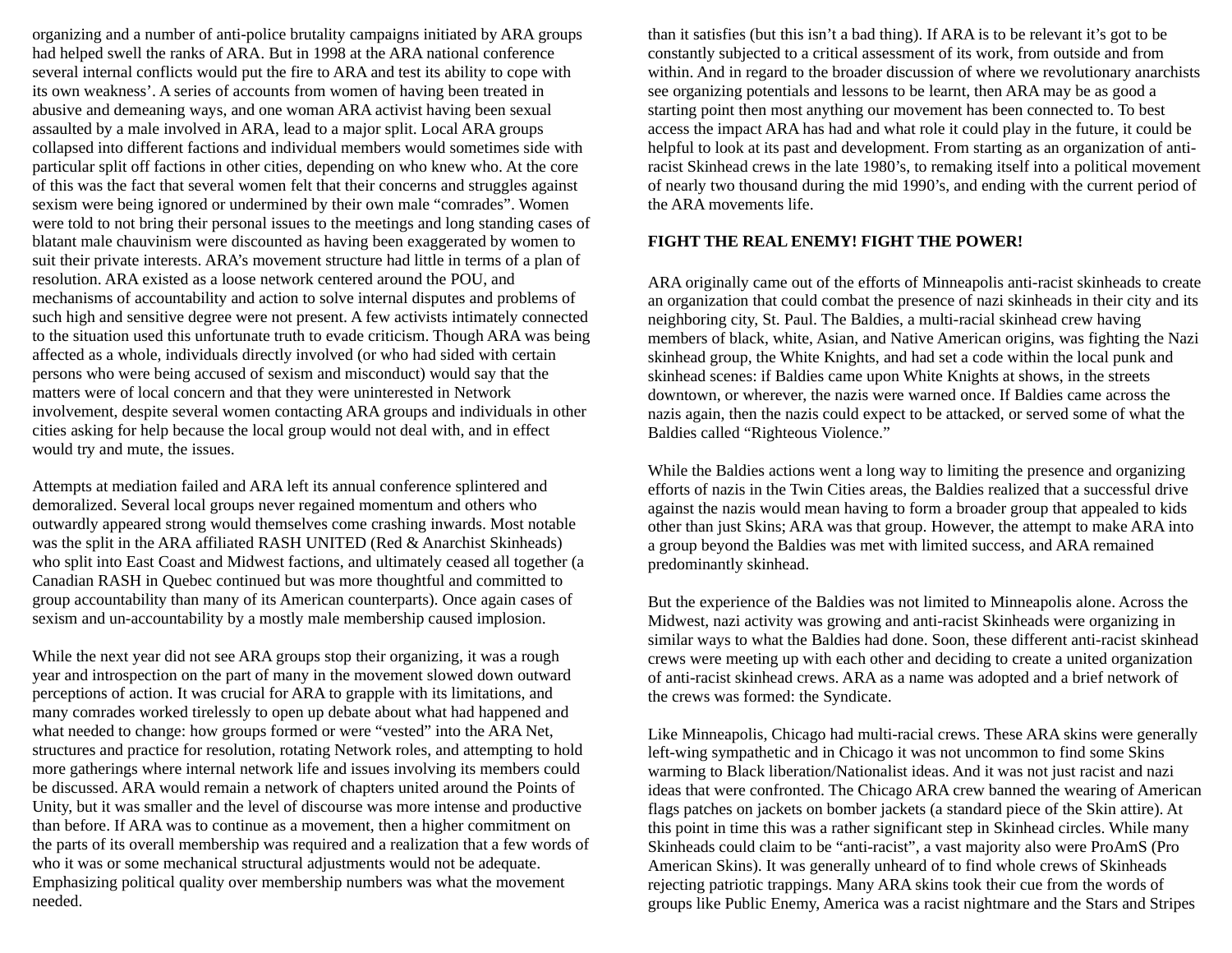a symbol for, "...a land that never gave a damn."

The success of ARA could be found in its being a truly organic product of a youth culture. Young people, in this example Skinheads, were creating a group that was explicitly anti-racist and sought to confront and shut out the nazi presence in the scenes specifically and the cities generally. ARA as an idea was made a pole to rally around and as an actual body of people it fought for "turf" and the establishment of a type of hegemony – lines were drawn and you had to choose where you stood. From putting on music shows, to producing zines and literature, to holding conferences where people could meet up and hang out while simultaneously trying to build an actual political project capable of fighting and winning.

However, ARA had many weaknesses' that would lead to this initial incarnation having to be "reformed." ARA was at this point predominantly male, and despite the growing political consciousness and understanding that ARA needed to be more than just a Skinhead group, the emphasis placed on physical confrontation and violence often breed a mentality where in the end, ARA was only about beating down the nazis. Larger political concerns became subordinate to the internal scene life. Women in the ARA groups saw double standards. While emphasis was placed on combating the oppression of racism, sexism ran rampant. Several women would leave ARA to look for a politic that dealt more fundamentally with Patriarchy. Some left in plain disgust at the macho behavior of some ARA men. Other women decided to stay in the movement and challenge the behavior and attempt to integrate radical and feminist ideas into the core politics of ARA. The decision by these women to stay was based on the realization that there were few other organizations existing that were as radical and militant. ARA had managed to attract a number of dedicated and determined individuals and this encouraged the idea that it was possible to develop an anti-sexist vision.

ARA helped expand peoples understanding of politics and oppression but the sword is double edged, and the new political consciousness worked to illustrate the limitations of this first incarnation of ARA. ARA needed to grapple with its internal contradictions if it was to develop into the broad, militant anti-racist youth organization and movement it originally hoped to be.

## **THE CHOICE OF A NEW GENERATION...**

From '88 to '90 ARA had spread throughout the Midwest United States and was even seeing some West coast groups spring up. However, by 1991 the Minneapolis grouping represented the most consistent and in many ways the more diverse and politically engaged group, this was made possible in part by ARA's relationship with revolutionary anarchist groups like the RABL (Revolutionary Anarchist Bowling League). Despite the somewhat silly name, RABL had a rep for being extremely confrontational and solidly pro-class war anarchist. Some of the members of ARA and the Baldies were involved with RABL and hoped to bring anarchist politics into ARA's program.

identified several activists. The "peace" marshals, whose ranks were comprised of mostly older male Trade Unionists, had seen their influence and authority at the Ann Arbor rally ignored and undermined – they had been unable to prevent anti-Klan protesters from (un)peacefully taking matters into their own hands. While Ann Arbor was seen as a victory for anti-racists, the later arrests seriously demoralized many ARA'ers and showed that ARA was not completely ready for the repercussions of its activity. Many arrested activists felt let down and un-supported. The combination of high legal costs and the potential of lengthy jail time left many activists feeling alone and insufficiently supported. Even more, without a solid political understanding of how these actions were part of a broader strategy, it is easy to see how the stress could make some question the relevance of what ARA was doing. There were cases of activists asking why they were risking so much for a few hours of street fighting. This is a real concern that should not be discounted. Many radicals in ARA could point to the significance of the mass action: sharpening political differences and solidifying existing positions, generating spontaneous organizing and/or the need to quickly reassess plans, the coming together of comrades and new groups of people, and polarizing the mass of the protesters against the police and government officials who would be spending time and money to allow the racists to rally. For anarchists, this atmosphere provided opportunities to speak and agitate for more radical positions and actions while simultaneously supporting steps being taken by folks from the communities who were operating outside of any political formation and sought to work in ways that directly went against government or community "leaderships" sanctioned plans and conduct. Out of these actions, connections and dialogue could be had about what the needs of the communities are, beyond these one time explosions of anti- racist action. For anarchists, an assessment of the confidence and abilities of our forces could be made. Anarchist revolutionaries wanted to spread and popularize ARA, but personal and group development was equally important. This process of developing a nuclei, or cadre, of fighters is an important point of militant, extra-legal activity.

The ability of a movement like ARA to resist the emergence of a centralized, topdown structure where there would be a minority determining the politics and the strategy, would be found through the widest possible discussion and planning within the various ARA circles, and stressing the collective process. It happened on more than one occasion that one person would form an ARA group and would attempt to exercise ownership over it. Others who would come into the group would feel as if their opinions and work were subordinate to a few who may have greater economic resources or social influence. As with any growing movement, the result was an attraction of individuals who sought to use the movement for their own ends, rather than making ARA the property of the whole of the membership. These groups did not last long within ARA, but they had the effect of alienating many new and enthused activists, including women, who felt some of the ARA locals were controlled by men who were interested in women for dating purposes more than as comrades.

It should be emphasized that at this time (1996-97), ARA had reached its pinnacle in membership, easily estimated at 1,500 supporting activists. The anti-Klan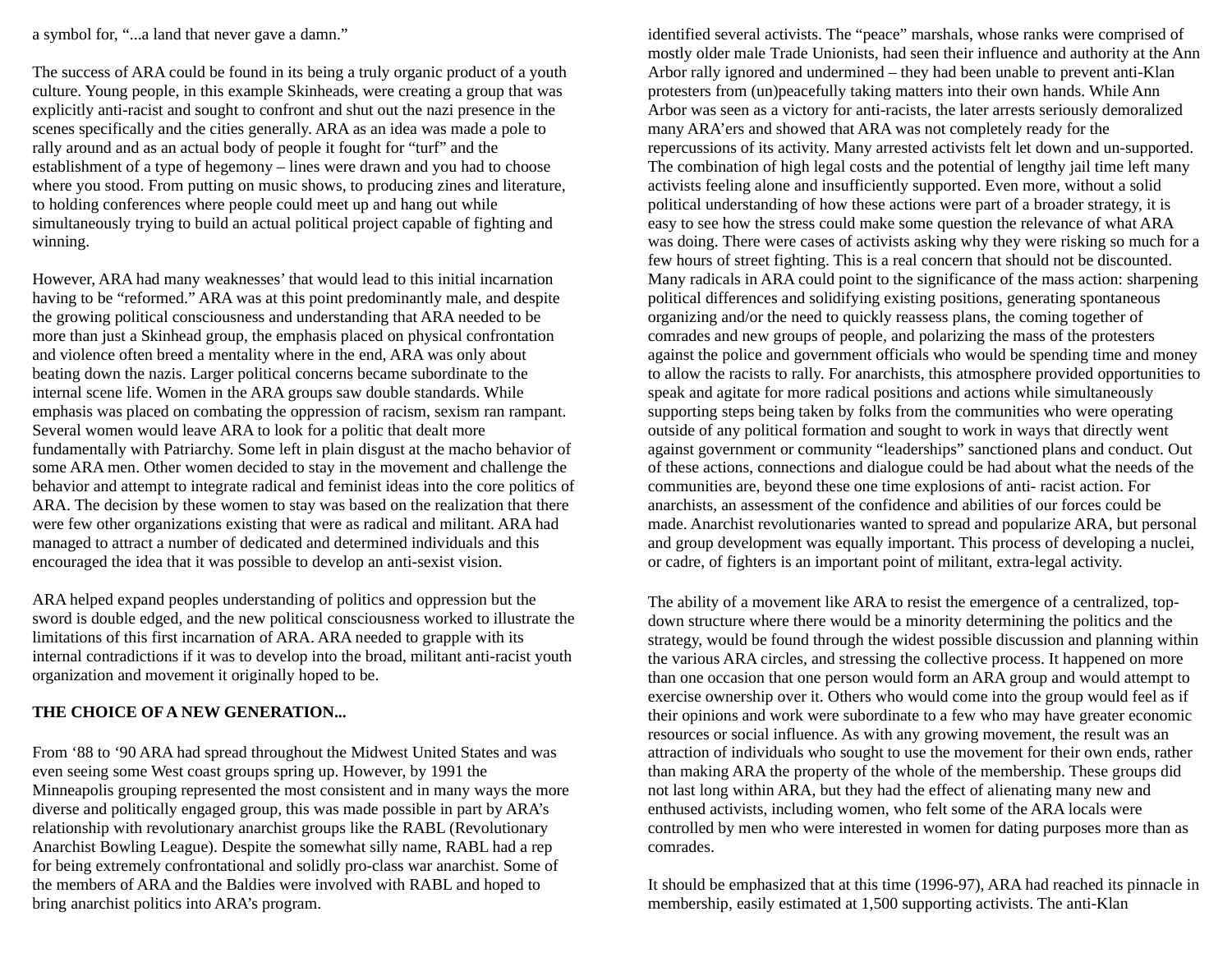in tactics and motivation – also in the way that militant anti-fascism had suffered from the denunciations by the established left and liberal reformists.

The Seattle events had an immense effect on the ARA movement. ARA, like many groups, was taken by surprise when the Battle of Seattle erupted. The profound change the demonstrations had on political discourse and life itself could hardly have been foreseen. In ARA, there had long been debate about expanding our role and focus beyond the most basic anti-racist organizing. Many saw ARA as a grassroots direct action, anti-racist, anti-nazi, and for many ARA'ers, anti-cop movement. But explicit anti-capitalism was never taken up as a whole. Within several individual chapters this would have been probable, mostly in the anarchist dominated groups in Minneapolis, Detroit (two cities that also had L&R members as active ARA organizers) and Chicago. But within ARA, there were tendencies that saw adopting more explicit politics as potentially detrimental to ARA. Seattle helped to turn this around.

But this gets too far ahead, it is important to first outline the pre-Seattle ARA period and raise what events were fueling its growth and significance.

Throughout the Midwestern United States, Klan groups were on the offensive and holding blatantly provocative mass rallies that could attract hundreds of supporters. The Klan and assorted neo-Nazi allies were pinpointing cities that were faced with tinderbox-like racial tension. Fights around affirmative action, welfare, police brutality, housing, continued school de-segregation practice, or any struggle that brought about conflicts that poised people of color against the interests of White Supremacy in either its institutionalized form or autonomous actions by White citizens, the Klan would use as an opportunity to polarize the debate and saw their numbers and influence grow. Klan groups, like the one lead by longtime KKK member and neo-Nazi Tom Robb, became seen as fighters for White "rights."

From Cincinnati, Ohio to Ann Arbor, Michigan, the Klan started holding its demos but the effect was that thousands of counter demonstrators came out to vent their disapproval and hatred of the racists. In some of these cities the smoldering racial tension that had long been present was about to be ignited. It was this counterorganizing that became the main thrust of the ARA Network. Doing pre-rally agitating, trying to meet up with sympathetic groups, and boldly stating that the aim of it's counter-protesting was to "shut down" the rallies, ARA established itself as the group that rolled out to force the racists to take flight.

In particular, there was a massive riot that erupted when the Robb Klan faction came under attack from Black residents and ARA'ers in Ann Arbor. Police attacked the crowd using tear gas. Several Klansmen and fascists were wounded by protesters. Six years later, that riot is still talked about in Ann Arbor, partly due to continued legal issues brought on by the subsequent arrest of dozens of anti-racists charged with inciting and participating in mob action and assault. The arrests came two months after the Ann Arbor action, when at another Klan rally in Kalazamoo, Michigan, police using both video tape and statements made by "peace" marshals,

While keeping the militancy and uncompromising attitude that ARA had been built on, anarchists in ARA made efforts to address the weakness that had run through ARA earlier. Attention to Queer struggles, Patriarchy, imbalance of power between whites and people of color, were all issues thrown to the fore now.

ARA Minneapolis was trying to turn itself into a popular, anti-authoritarian direct action group. Institutionalized oppressions of class society were given as much priority to thought and action as the continued struggle against nazi organizing. From police brutality to anti-war activity to actions to defend abortion clinics, ARA was a much more dynamic organization and this aided in its recruitment of new militants. ARA had ceased to be a group centered around Skinhead culture, and while the limited potential of ARA's first wave had been overcome, problems would still plague the group. Understanding class, gender, sexual definition and internal sexism would continue to be a challenge for ARA. By 1993, ARA in Minneapolis had reached a stage where after an extremely intense and inwardly focused grappling with group and individual identity, ARA almost totally fell apart and for the next year ARA remained dormant. It was now in Canada that ARA would find its strength.

#### **ON THE PROWL AND IN THE STREETS**

Toronto ARA was formed in 1992 as a response to a rise in nazi activity in the city. Arson, vandalism, and physical attacks were being carried out by fascists. Made up of anti-prison activists, native/indigenous organizers, anti-racists, anarchists, and kids from the local punk and skinhead scenes, ARA went to work to challenge and shutdown the fascists.

At this point the main organization of fascists in Toronto was the Heritage Front (HF). Founded by long time neo-nazi and KKK organizers, the HF was attempting to bring the different nazi tendencies together under its banner. The most well known of these fascist groups was the pre-Matt Hale COTC (Church of the Creator) which served as the "muscle" to the HF's political rhetoric.

Through the work done by ARA in the States and its promotion in the radical antiimperialist press, Love and Rage's newspaper, and the punk scenes many publications (in particular magazines like MRR and Profane Existence), ARA as a name and model seemed to be the best avenue for organizing a grass roots, militant, and independent anti-racist project.

Like previous ARA organizing, emphasis was put on creating a visible culture through music shows, literature, and mass in your face demonstrations. ARA Toronto was having organizing meetings of over a hundred and their demos were in the several of hundreds. Toronto ARA quickly became a successful campaign and it's establishment in youth scenes and areas of Toronto like Kennsington Market made it impossible for fascists to carry out their activity openly. ARA proceeded to go after the HF leadership and held "outings", instead of organizing boring demos with speakers talking to the wind, ARA mobilized to march on the homes and hangouts of the nazis.